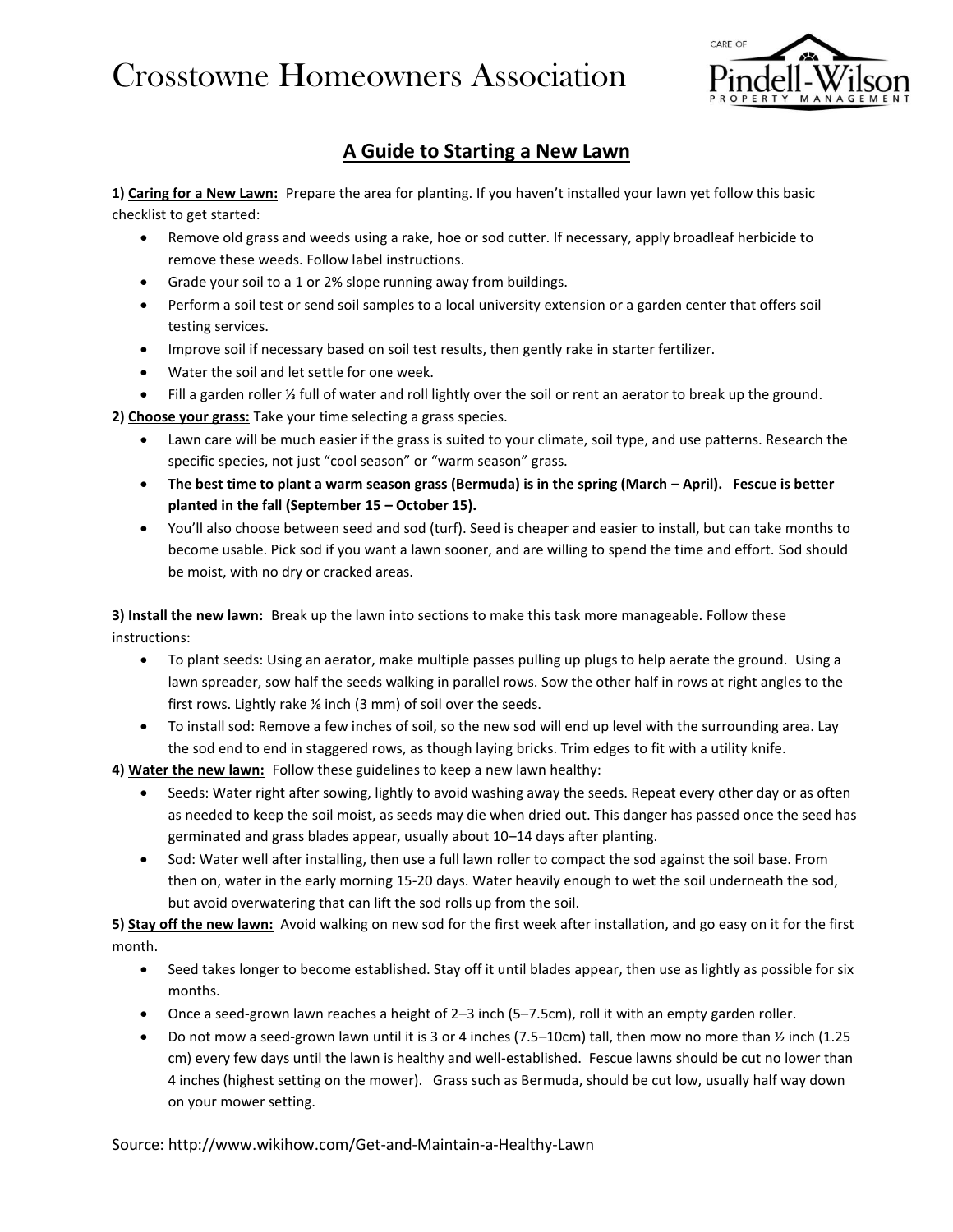## **A Guide to Maintaining and Established Lawn**

**1) Water occasionally but deeply:** Deep roots keep your lawn healthy and lush. Promote root growth by watering heavily, then letting the top 2 inches (5cm) of soil dry out before watering again.

- The exact amount of water per week depends on the grass variety and weather. A good rule of thumb for the growing season is 1–1.5 inches (2.5–3.25 cm) of water per week, rising to 2 inches (5cm) during hot, dry weather.
- Water in late evening or early morning (better) to reduce water loss from evaporation.
- To find out how many inches of water your sprinkler uses, set up open containers around your yard. Run the sprinklers for 20 minutes, then measure the depth of water in each can. Multiply the average depth by three to find the inches per hour.

**2) Let your lawn grow dormant (optional**): Many grass species survive hot, dry summers by going dormant. Their leaves turn brown, but the parts underground stay alive for months.

- If your lawn wilts and turns brown no matter how much you water it, letting it go dormant can be healthier than repeatedly rescuing it from the brink.
- Most dormant grass does not need watering. If the soil is extremely dry or the grass species does not do well in hot weather, give the lawn 0.25–0.5 inches (6–12mm) water every 2–4 weeks.

**3) Mow at the highest setting on your mower:** Cutting fescue grass to a tall height (around 3 1/2 to 4 inches (8.9 to 10.2 cm)) is important for lawn health, especially during summer heat.

- Do not mow within a week of planting new grass. The grass will not have time to grow deep enough roots and can be pulled up by the mower.
- Never mow a wet lawn.
- Sharpen your mower blade after about 10 hours of mowing, or if fresh-mowed grass looks ragged with brown tips. **Do not bag your grass, rake, blow or remove the clippings. Let them lay on the turf for mulch.**
- Mow in a different direction or pattern than your last mow to help the grass grow more evenly.

**4) Choose a fertilizer:** The three numbers on the fertilizer bag tell you the percentage of nitrogen, phosphorus, and potassium, in that order.

- Nitrogen is the most important for your lawn, and should be higher than the other two (a 3:1:2 ratio is ideal). Avoid numbers higher than 10, since these can easily burn your lawn.
- Ideally, choose a mixture of 30–50% slow-release fertilizer and 70–50% fast release fertilizer.
- Organic fertilizers are better than synthetic fertilizers, since they improve soil health as well.

**5) Fertilize your lawn:** If you don't have a fertilizer spreader, rent one from a tool rental company.

- A drop spreader works best for small lawns. Do this once a year, preferable in late fall when the cool weather promotes root growth instead of leggy growth.
- To avoid stripes of uneven color, set the spreader to  $\frac{1}{2}$  the recommended setting and walk over the lawn twice
- Put on gloves and hand spread fertilizer in corners, edges and small, tight areas
- If you want the perfect lawn, you may fertilize three or four times per growing season. It's easy to burn your lawn or cause excessive quick growth with this strategy. For best results, contact a local university extension for advice specific to your climate.

**6) Aerate your yard in fall or spring**: Annual de-thatching and aeration is very important for the health of your lawn.

- Once a year, remove plugs of soil using a lawn aerator with  $\frac{1}{2}$  in (1.25 cm) diameter tines.
- Aerate while the soil is on the dry side, but just wet enough to allow the tines to penetrate.

\*for more information please visit the website below\*